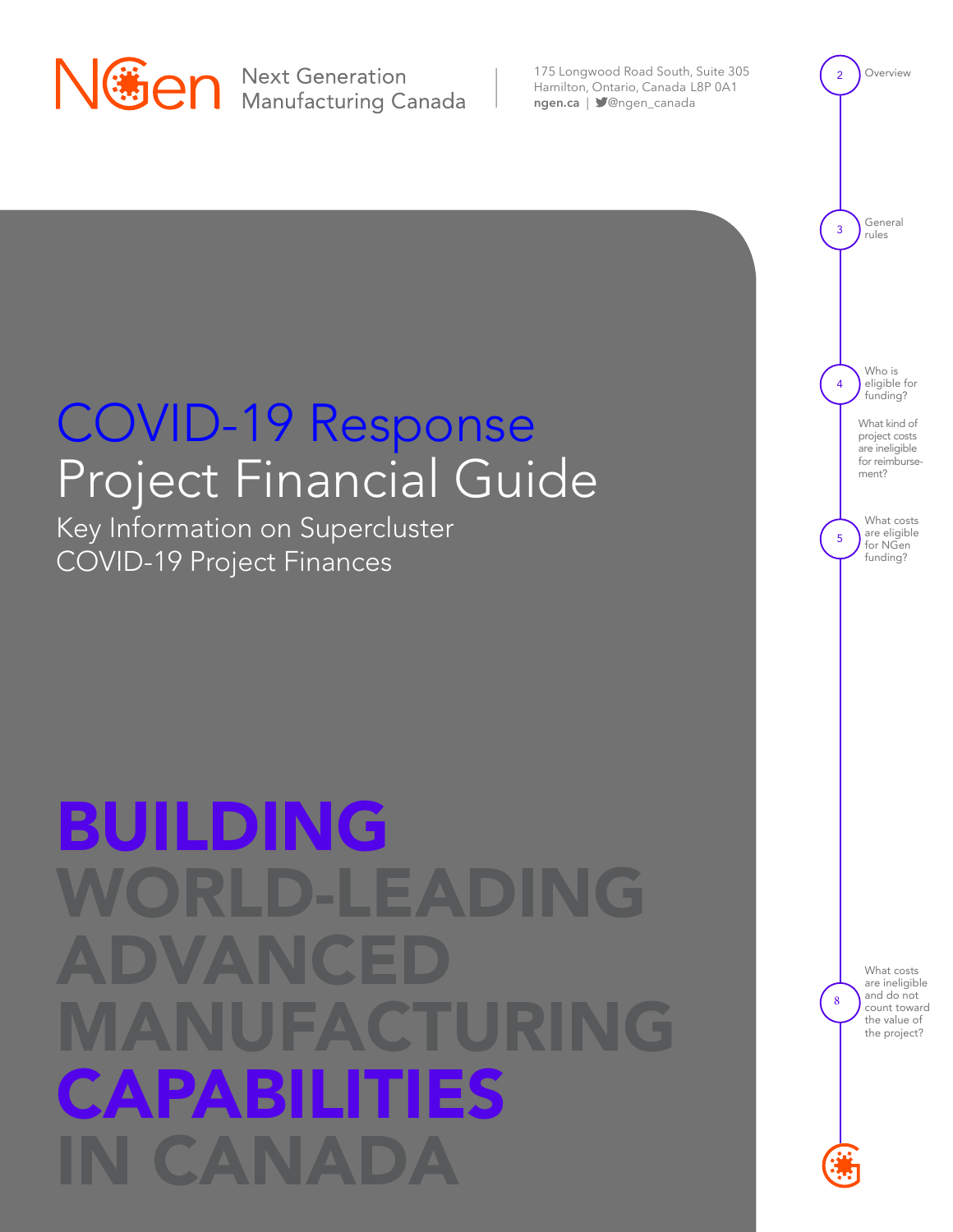## <span id="page-1-0"></span>OVERVIEW

Canada's Advanced Manufacturing Supercluster is led by Next Generation Manufacturing Canada (NGen), an industry-focused, not-for-profit corporation dedicated to positioning Canada as a world leader in advanced manufacturing capabilities.

#### **COVID-19 RESPONSE**

NGen will invest \$50 million in Supercluster funding to support companies as they rapidly respond to the COVID-19 pandemic by building a Canadian supply of essential equipment, products, and therapeutics.

Projects will be selected for funding according to critical needs identified by the Government of Canada and the ability of manufacturers to produce products that are safe for both patients and health care workers.

NGen will prioritize funding for projects that can have an immediate impact between April and the end of June 2020 and will fund eligible costs for projects within this timeframe up to 100% (depending on the level of knowledge and information sharing to help Canadians).

Projects are not expected to exceed funding of more than \$5m.

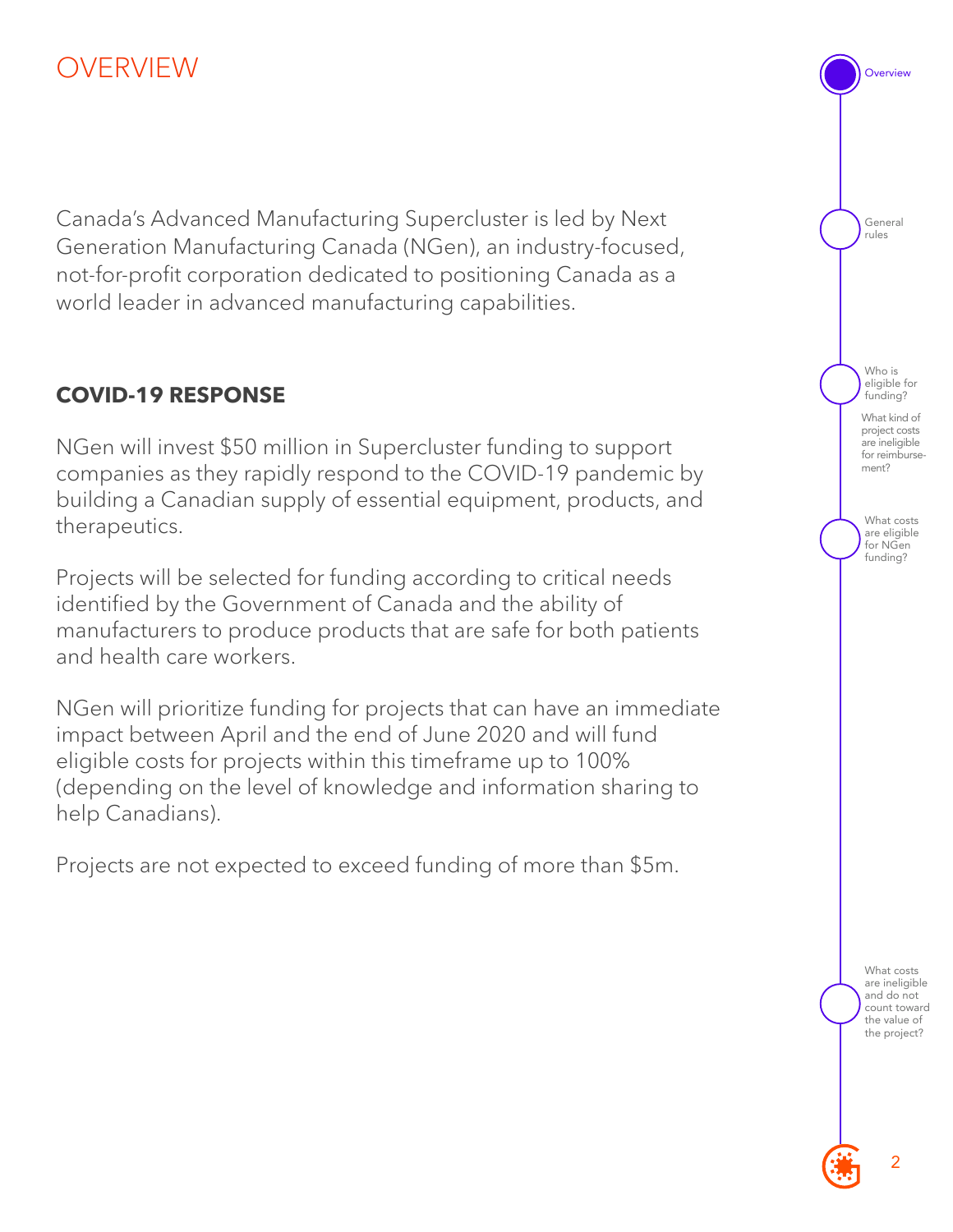## <span id="page-2-0"></span>General rules

To receive Supercluster funding, project applicants must meet NGen's evaluation criteria and be approved by NGen's independent project selection process. Approved projects will be funded for that portion of their project expenses that are eligible under the federal government's conditions for Supercluster funding.

All recipients of Supercluster funding will be required to enter into a contractual agreement with NGen defining the terms and conditions by which funding will be provided, and be required to comply with the terms of the funding agreement.

Projects may receive complementary funding from other government agencies.

Supercluster funds cannot be used to fund costs already covered by funding from other government sources.

The total amount of government funding cannot exceed 100% of eligible project costs.

Submission of a claim form, copies of invoices >\$5,000 and other documentation will be required to support eligible project costs.

Once the claim and the supporting documentation has been received by NGen, it will normally be processed within 15 days, unless it is necessary for NGen to seek further information to support the claim.

Claims are to be submitted to NGen every month.

NGen is under no obligation to pay more than 85% of the funding to the Recipients until it has received and approved all outstanding claims with supporting information, and the project reporting and monitoring obligations as set out in the Master Project Agreement have been met.

Supercluster funding is subject to availability of funds being approved annually by Parliament.

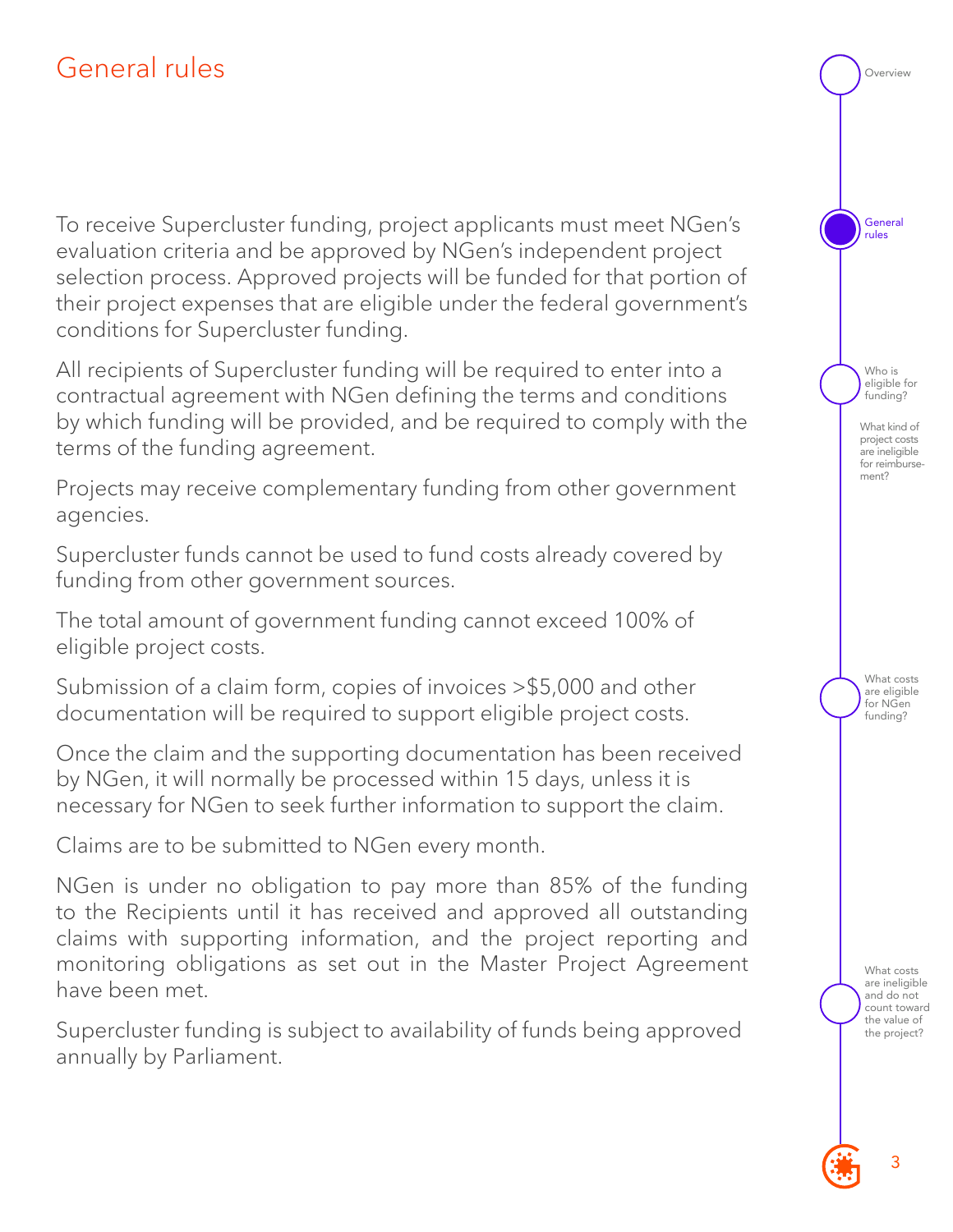## <span id="page-3-0"></span>Who is eligible for funding?

#### **Recipients of Supercluster funding must be either:**

- for-profit organizations, or
- not-for-profit organizations that facilitate and fund research and development, and whose funding is received primarily from private-sector organizations.

#### **Ineligible organizations include:**

- not-for-profit organizations
- post-secondary institutions
- federal Crown corporations
- government departments or agencies

#### **What costs are eligible for NGen funding?**

Funded Eligible Costs are project expenses that are eligible for funding from Supercluster funds as outlined in Section 2.3 of the ISI Program Guide.

Costs must be incurred by companies in Canada.

Eligible project costs must be reasonable and directly relate to project execution and achievement of the project objectives.

#### **What kind of project costs are ineligible for funding?**

The following costs are ineligible for Supercluster funding:

- Payments to federal entities, such as the NRC.
- Infrastructure costs (for example: property or plant used in the project.)
- Costs related to construction, purchase of a building or land
- Any eligible costs incurred before the approval of the project by NGen; projects will be notified when they are in the eligible funding zone.

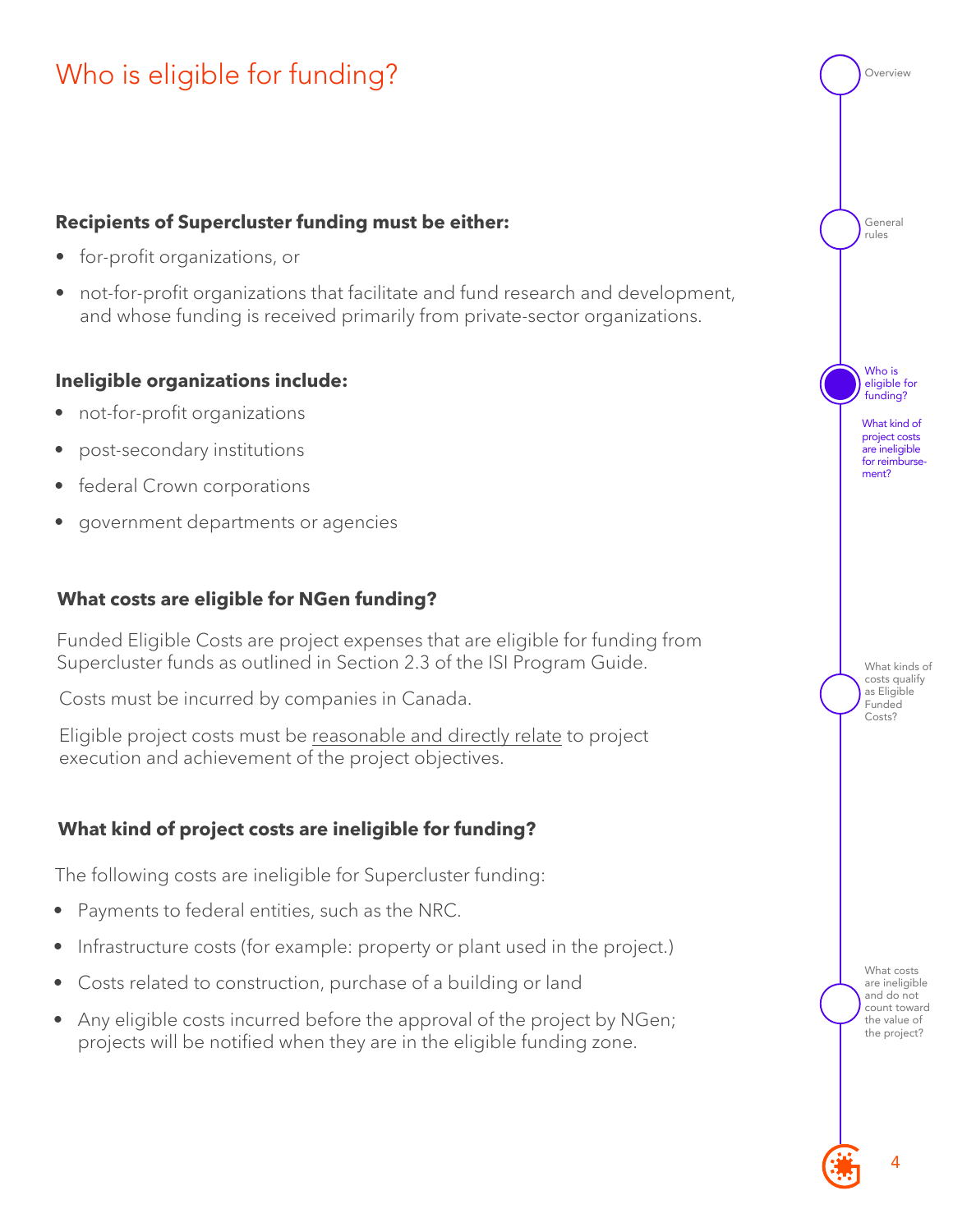## What kinds of costs qualify as Eligible Funded Costs?

Eligible costs must be reasonable and relate directly to the eligible activities of the project. If in doubt about the eligibility of a cost, please contact NGen for clarification that will protect you from spending on activities that may later be deemed ineligible.

Only costs that are incurred and paid for in cash are eligible for funding.

All amounts submitted for funding must be net of any applicable HST/GST/PST.

#### **SALARIES & WAGES**

Eligible costs are those incurred as the portion of gross wages or salaries for personnel working directly on the project.

This includes CPP, EI and EHT but must exclude any discretionary benefits (i.e. health & dental, retirement) or bonuses.

All salaries & wages are considered paid in cash.

The costs of routine administration and operations, including the costs of administering project activities may be eligible if there is a direct linkage to project activities.

A general concept of reasonableness shall apply to salaries claimed. Per hour labour costs should be commensurate with the project activities being performed.

#### **SUB-CONTRACTS AND CONSULTANCY FEES**

Costs are covered for any work essential to the success of the project and where the expertise does not exist among the partners.

These costs must be accounted at Fair Market Value and must be reasonable and in line with industry norms and practices.

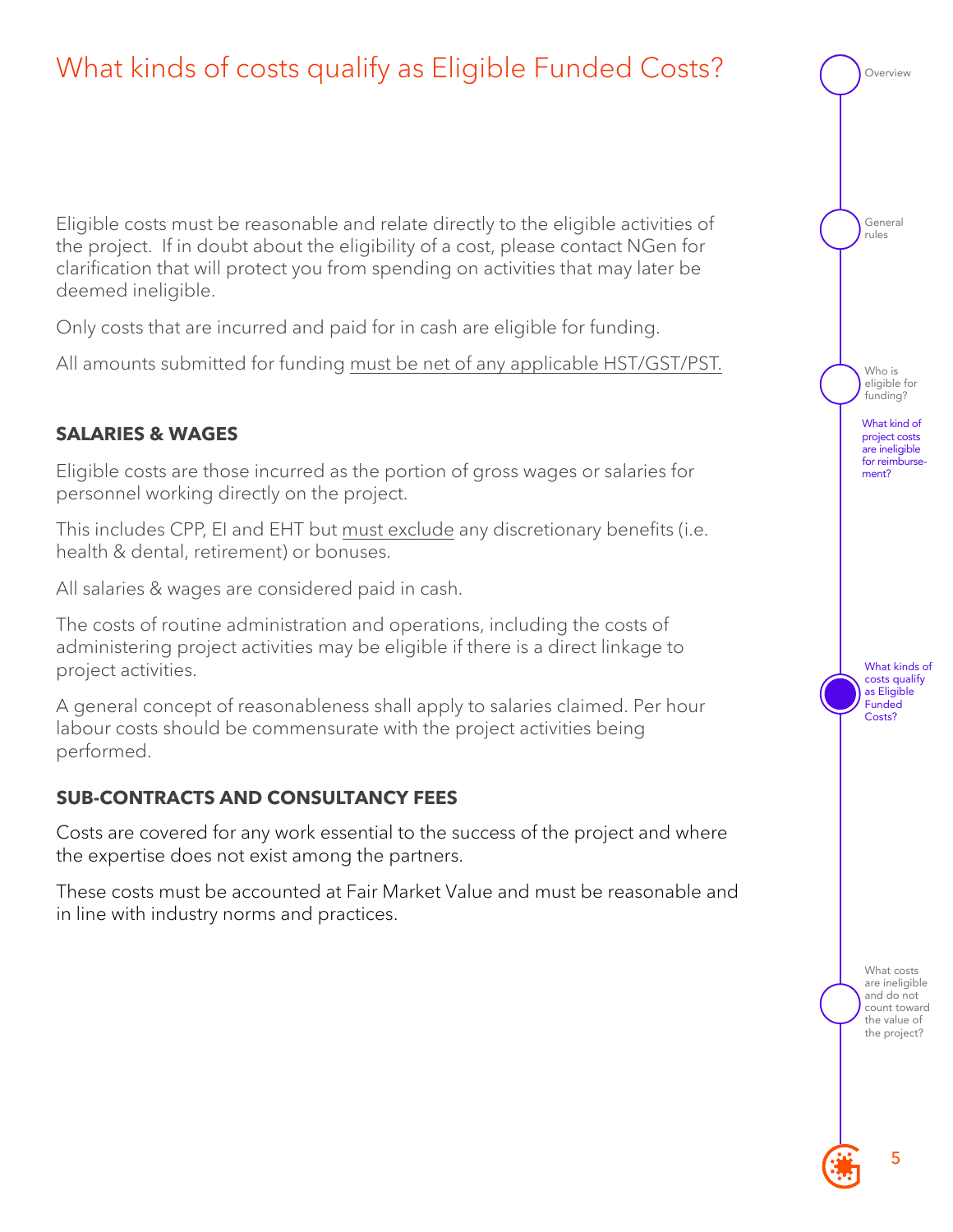

#### **DISSEMINATION COSTS**

Publication costs of project results are eligible. Costs relating to commercialization or production, such as marketing or advertising costs are ineligible.

the project?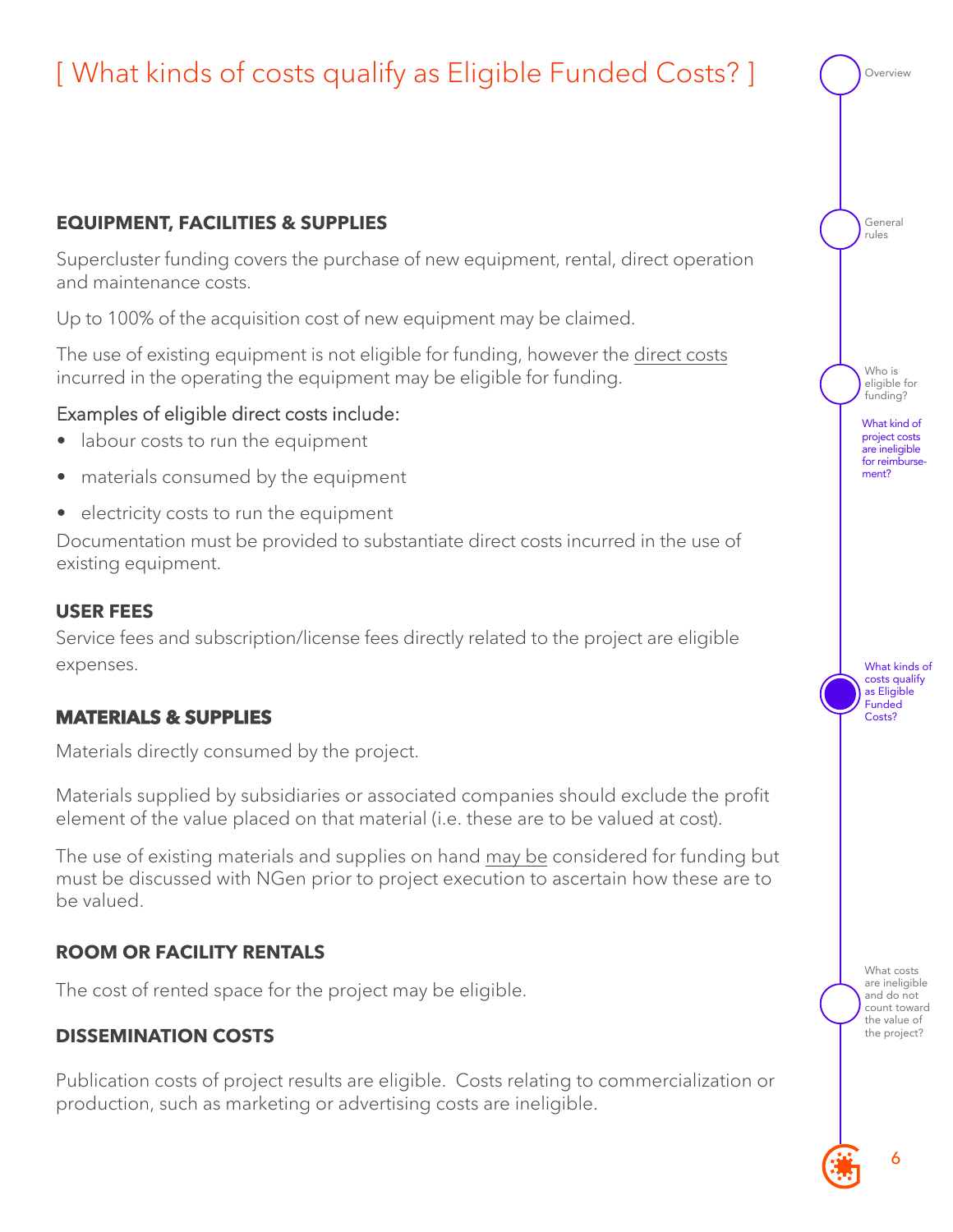## [ What kinds of costs qualify as Eligible Funded Costs? ]

#### **OTHER ELIGIBLE DIRECT COSTS**

Other direct costs which can be specifically identified and measured as being incurred on behalf of project activities are eligible.

#### **CAPITAL COSTS**

To be eligible for reimbursement under the Supercluster program, capital expenditures must be:

- Vital to the success of the project
- Not otherwise available as a shared resource
- Costs will follow the same rules as the above guidance for equipment.

Capital expenditures on a single asset over \$1 million must be pre-approved by NGen.

#### **PATENT COSTS**

Reasonable costs relating to the patent protection of foreground intellectual property arising out of a project:

#### For example:

- patent drafting, filing, prosecution costs
- patent office fees
- prior art searching

Patent costs will be eligible for funding under the Supercluster program, provided:

- only SME's will be able to claim patent costs
- a cap of \$50,000 eligible patent cost per SME for projects \$5M and under
- a cap of \$150,000 eligible patent cost per SME for projects over \$5M

#### **FOREIGN COSTS**

Supercluster funding is intended to support initiatives incurring inside Canada. Costs incurred outside Canada may be eligible, only on an exceptional basis, with advance approval by NGen.

Advance approval is not required for:

- equipment, materials or supplies purchased from suppliers outside of Canada and shipped to Canada;
- costs related to obtaining IP rights in foreign countries subject to the patent cost rules outlined in the prior section.

| verview                                                                                                          |
|------------------------------------------------------------------------------------------------------------------|
| General<br>rules                                                                                                 |
| Who is<br>eligible for<br>funding?<br>What kind of<br>project costs<br>are ineligible<br>for reimburse-<br>ment? |
| What kinds of<br>costs qualify<br>as Eligible<br>Funded<br>Costs?                                                |
| What costs<br>are ineligible<br>and do not<br>count toward<br>the value of<br>the project?                       |
|                                                                                                                  |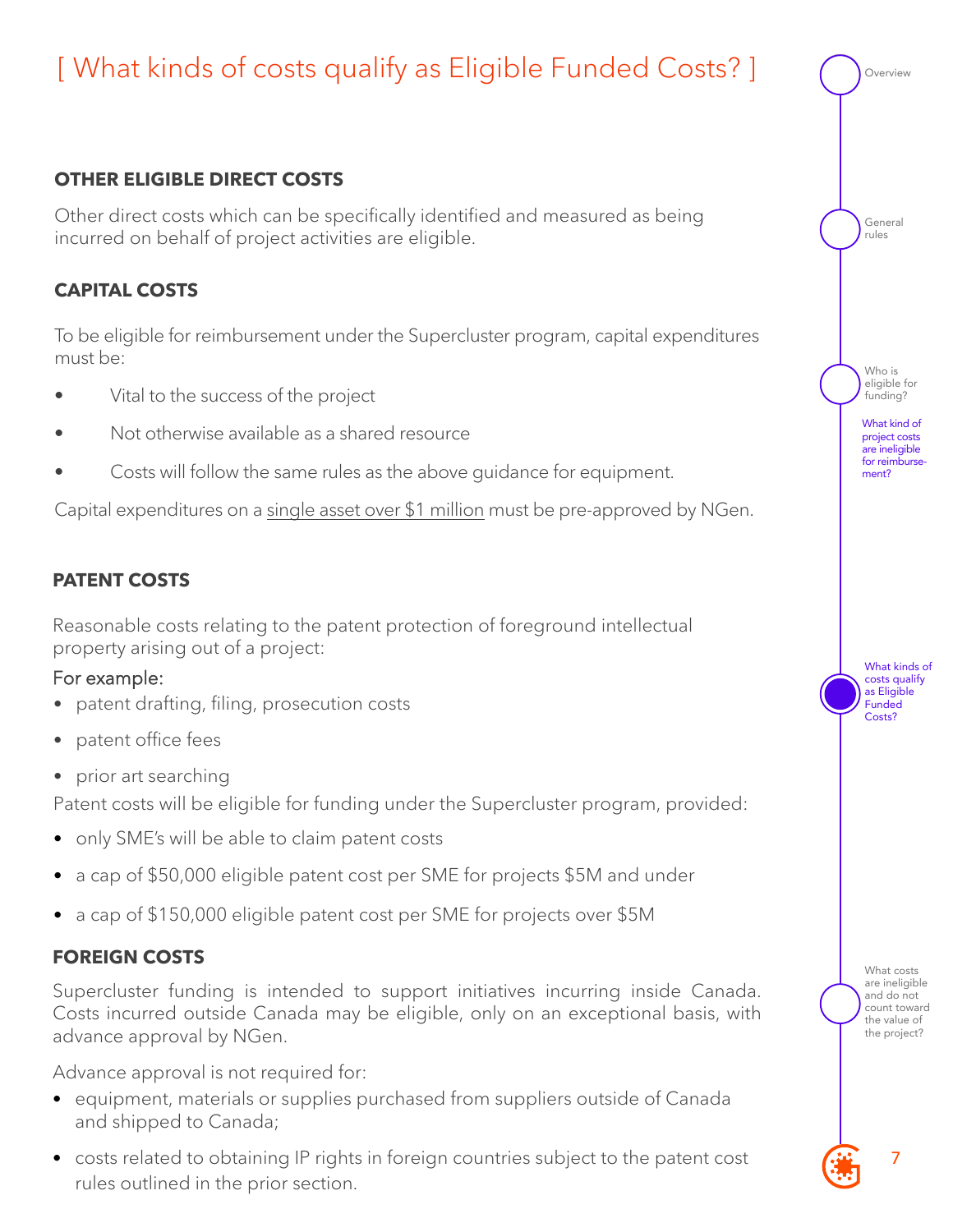

### <span id="page-7-0"></span>Ineligible Costs: these will NOT be funded

- Capital, infrastructure or equipment costs unrelated to project objectives.
- Expenses relating to the construction, purchase of a building or land (except as set out in the section on unfunded eligible costs).
- Fines and penalties.
- Provisions for contingencies.
- Losses on investments, other projects, contracts, bad debts or expenses for the collection charges.
- Federal and provincial income taxes, harmonized sales tax (HST), goods and services taxes (GST), excess profit taxes or surtaxes and/or special expenses in connection with those taxes.
- Expenses and depreciation of buildings or rooms that are not in use during the project.
- Amortization of unrealized appreciation of assets.
- Depreciation of assets paid for by NGen.
- Honoraria, gifts, donations, entertainment expenses, and alcoholic beverages.
- Dues and other memberships other than regular trade and professional associations.
- Extraordinary or abnormal fees for professional advice unless the NGen's approval is obtained prior to incurring the cost.
- Premiums for life insurance where proceeds accrue to the recipient.
- Discretionary severance and separation packages.
- Costs for which the recipient is eligible for a rebate from federal, provincial, territorial or municipal government sources.
- Salaries of the Members of the Board of Directors.
- Legal, accounting and consulting fees in connection with litigation or financial reorganization.
- Activities where benefits accrue to a single firm or organization.
- Projects where, in the opinion of the Minister, there is no buy-in from Members.